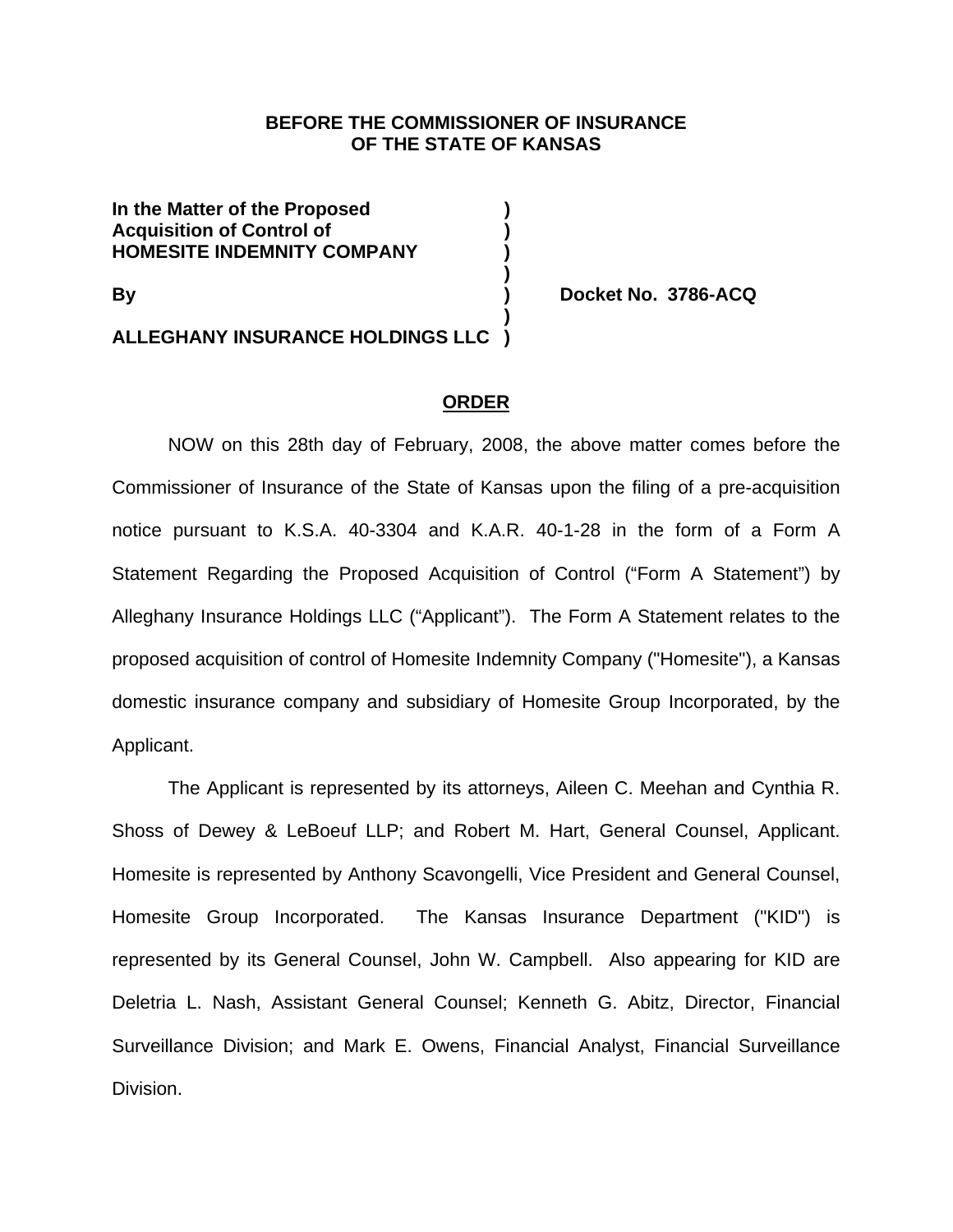#### *Docket No. 3786-ACQ Page 2 of 10*

This Order shall become effective as a Final Order, without further notice, upon the expiration of the fifteen (15) day period if no request for hearing is made, pursuant to K.S.A. 77-542.

Pursuant to the authority granted to the Commissioner pursuant to K.S.A. 40- 3301 and 40-3304(d)(1) and in accordance with the Kansas Administrative Procedures Act, K.S.A. 77-501, *et seq.,* the Commissioner hereby asserts the following declarations of public interest and policy, findings of fact, conclusions of law, and orders:

#### **DECLARATIONS OF PUBLIC INTEREST AND POLICY**

 The Commissioner finds and declares that it is consistent with the public interest and the interest of policyholders to permit insurers to:

(a) Engage in activities which would enable insurers to make better use of management skills and facilities;

(b) diversify into new lines of business through acquisition and/or organization of subsidiaries;

(c) have free access to capital markets which could provide funds for insurers to use in diversification programs;

(d) implement sound tax-planning conclusions; and

(e) serve the changing needs of the public and adapt to changing conditions of the social, economic and political environment so that insurers are able to compete effectively and to meet the growing public demand for institutions capable of providing a comprehensive range of financial services.

The Commissioner further finds and declares that the policies and purposes in K.S.A. 40-3301, *et seq.,* promote the public interest by: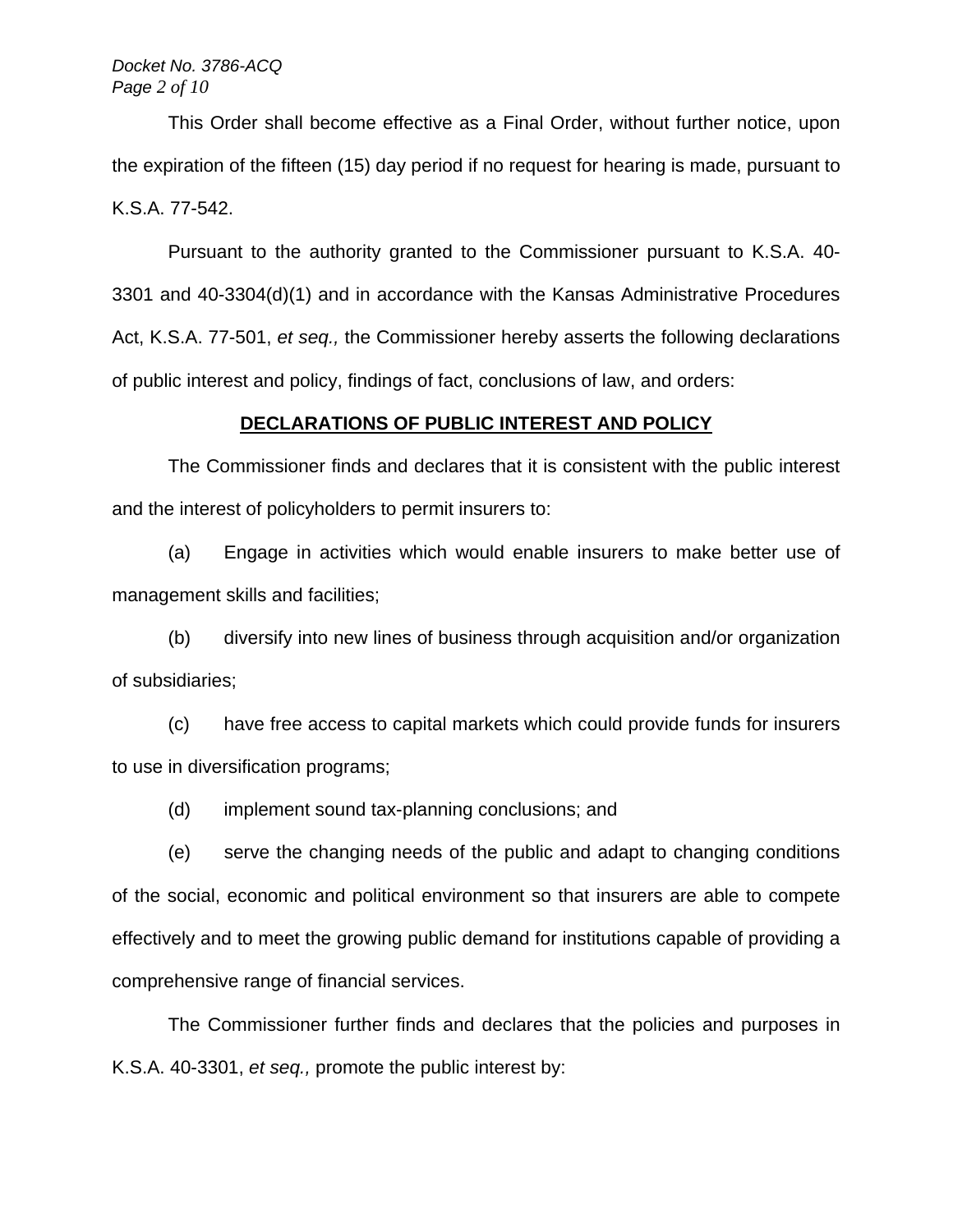#### *Docket No. 3786-ACQ Page 3 of 10*

(a) facilitating the achievement of the objectives enumerated in K.S.A. 40- 3301 and set out above;

(b) requiring disclosure of pertinent information relating to changes in control of an insurer;

(c) requiring disclosure by an insurer of material transactions and relationships between the insurer and its affiliates, including certain dividends paid by the insurer; and

(d) providing standards governing material transactions between an insurer and its affiliates.

#### **FINDINGS OF FACT AND CONCLUSIONS OF LAW**

The findings and conclusions stated herein are based upon the statements made by Applicant in the Form A Statement and accompanying documents made under oath and filed with KID by Applicant pursuant to K.S.A. 40-3304(b) and K.A.R. 40-1-28.

1. Significant documents have been reviewed by representatives of the Financial Surveillance and Legal Divisions of KID, and the Commissioner has had the benefit of their technical expertise and advice as provided in K.S.A. 77-546(c).

2. The purpose of the filing of the Form A Statement is to seek authority from KID for the proposed acquisition of control of Homesite by the Applicant. The terms and conditions of the proposed acquisition are more fully set forth in the Form A Statement filed with the Commissioner dated November 9, 2007, pursuant to the Kansas Insurance Holding Companies Act, K.S.A. 40-3301, *et seq.*

3. Applicant submitted various Exhibits to the Form A Statement, including, but not limited to, the Stock Purchase Agreement by and between Homesite Group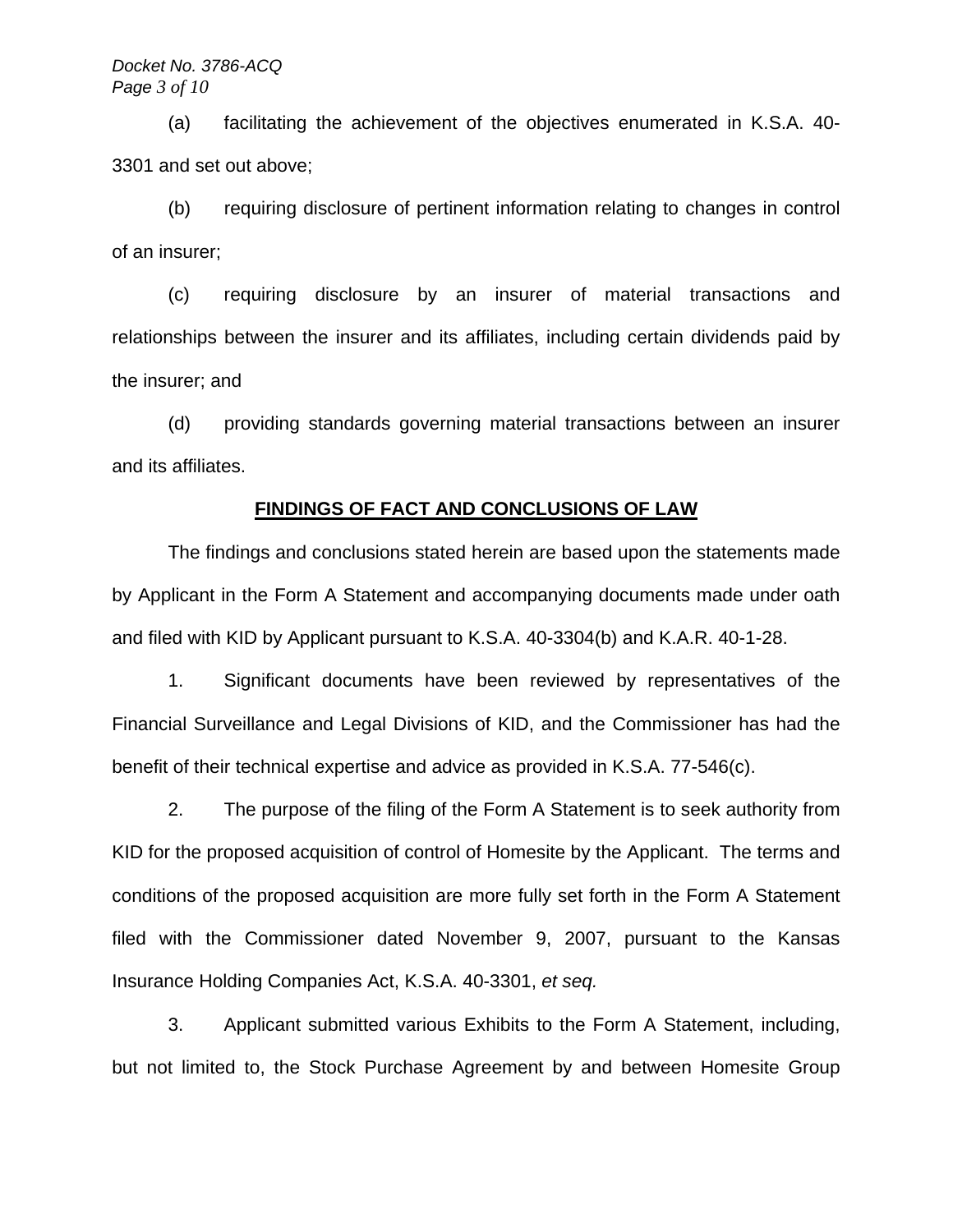#### *Docket No. 3786-ACQ Page 4 of 10*

Incorporated and Applicant dated December 5, 2006; organization charts, financial statements, and other related agreements.

4. The staff of KID have inspected and reviewed the contents of the Form A Statement and Exhibits attached thereto, to the extent necessary, and found that the filing of the Form A Statement and Exhibits are in accordance with K.S.A. 40-3304 and K.A.R. 40-1-28 and that the Form A Statement and Exhibits have provided the information required under Kansas statutes to enable the Commissioner to render a decision on the application.

5. Homesite Indemnity Company, a Kansas property and casualty company, was organized under the laws of Kansas on July 14, 1948 and was admitted to Kansas on February 14, 1949.

6. Homesite is a wholly owned subsidiary of Homesite Group Incorporated.

7. Applicant, a Delaware limited liability company, is a wholly owned subsidiary of Alleghany Corporation, a publicly traded company that is listed on the New York Stock Exchange.

8. On or about January 17, 2005 Morgan Stanley Capital Partners III, L.P., HDC Investors, L.P., and The Plymouth Rock Company Incorporated filed formal Disclaimers of Affiliation or Control in regard to Homesite Group Incorporated with the Kansas Insurance Department ("KID") for review and approval. Following a request by KID for additional information regarding the Disclaimers the parties submitted revised Disclaimers of Affiliation or Control on or about May 24, 2005. The revised Disclaimers were approved by KID on June 21, 2005.

9. Homesite Group Incorporated, Applicant, and for the purpose of joining in Section 6.2 only, but not otherwise, James M. Stone, The Plymouth Rock Company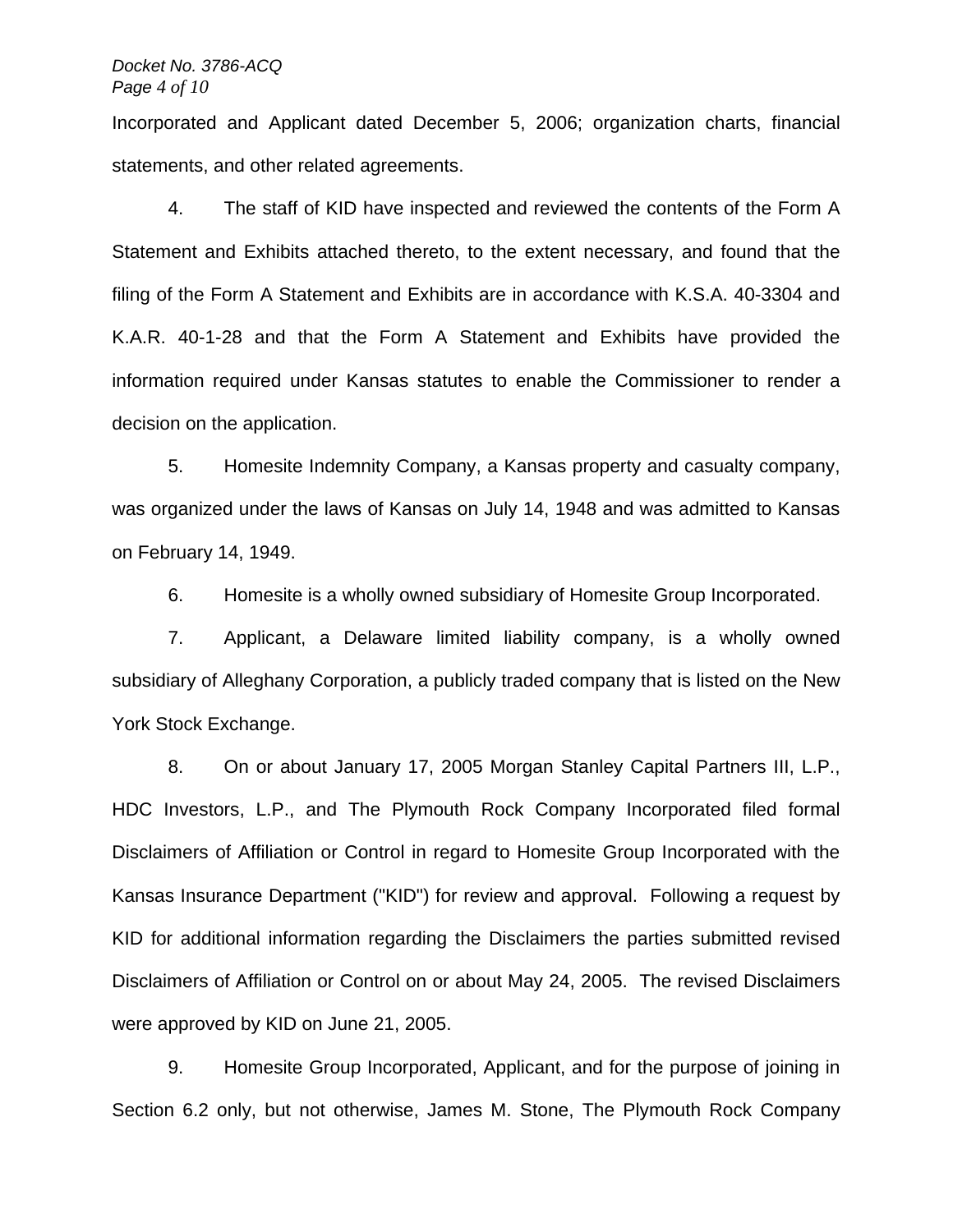#### *Docket No. 3786-ACQ Page 5 of 10*

Incorporated, Morgan Stanley Capital Partners III L.P., MSCP 111 892 Investors, L.P., Morgan Stanley Capital Investors, L.P., and HDC Investors, L.P. entered into a Stock Purchase Agreement, dated December 5, 2006, contemplating the issuance and sale by Homesite Group Incorporated to Applicant an aggregate of 85,714 shares ("the shares"), par value \$0.01 per share, for an aggregate purchase price equal to \$119,999,600 of common stock of Homesite Group Incorporated, which upon completion of the transaction would represent approximately 32.9% of the issued and outstanding shares of common stock of Homesite Group Incorporated.

10. Under the terms of the Stock Purchase Agreement, Applicant did not have any right to become a party to the Shareholders Agreement, dated February 27, 2004, nor did Applicant have any of the rights and benefits, including the right to representation on the board of directors, provided by the Shareholders Agreement, which was set to expire on October 31, 2007.

11. On December 7, 2006, Applicant requested an order exempting Applicant from the filing and approval requirements of K.S.A. 40-3304(a). On December 28, 2006, the KID issued an order, Docket No. 3609-EX, approving the exemption.

12. On November 9, 2007, Applicant filed a certified copy of Form A Statement with exhibits Regarding the Proposed Acquisition of Control ("Form A Statement") by Applicant to become a controlling party of Homesite upon the expiration of the Shareholders Agreement.

13. On October 19, 2007, the Shareholders Agreement was extended to December 14, 2007.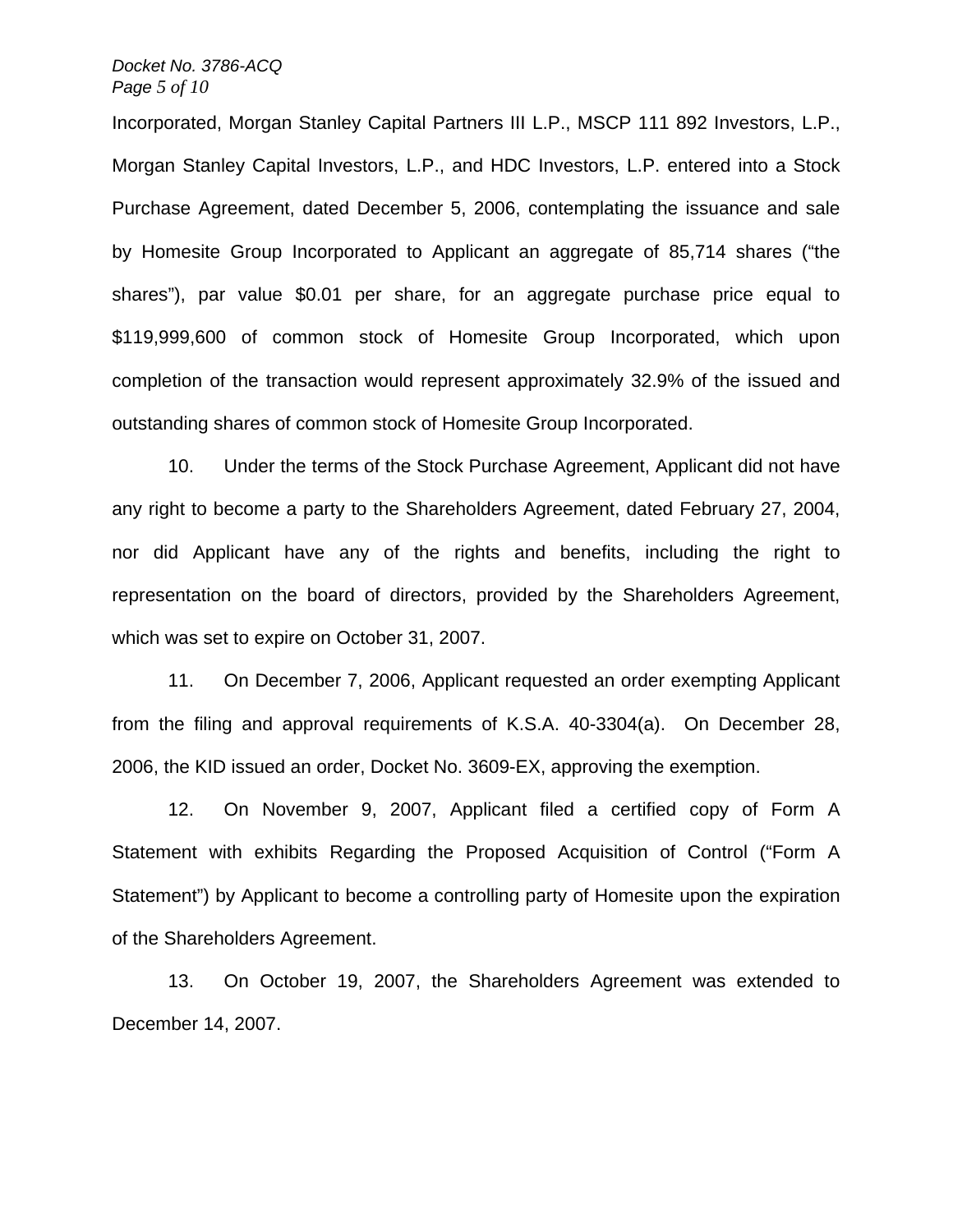#### *Docket No. 3786-ACQ Page 6 of 10*

14. On or about November 21, 2007, the Shareholders Agreement was further extended to June 2, 2008 or the date on which any required applications for change of control have been approved by the relevant regulatory jurisdictions.

15. On December 29, 2006, Homesite and Applicant completed the purchase of the shares and as a result, Applicant owns approximately 32.9% of the 260,538.74 shares of common stock of Homesite.

16. Review of the evidence establishes that after the acquisition of control as proposed in the Form A Statement, Applicant will be able to satisfy the requirements necessary for maintaining the business of Homesite to the satisfaction of any policyholders.

17. The evidence establishes that, after the acquisition of control as proposed in the Form A Statement, Homesite will be able to satisfy the requirements for the issuance of a license to write the line or lines of business for which they are presently licensed.

18. No evidence has been introduced to establish that the financial condition of Applicant will jeopardize the financial stability of Homesite or prejudice the interests of any policyholders.

19. Evidence has been introduced which shows that Applicant has no plans or proposals to liquidate Homesite, sell its assets, or consolidate or merge it with any person, or to make any other material change in its business or corporate structure or management which would be unfair and unreasonable to the policyholders of Homesite and not be in the public interest.

20. Evidence has been introduced to establish that the competence, experience and integrity of those persons who will control the operations of the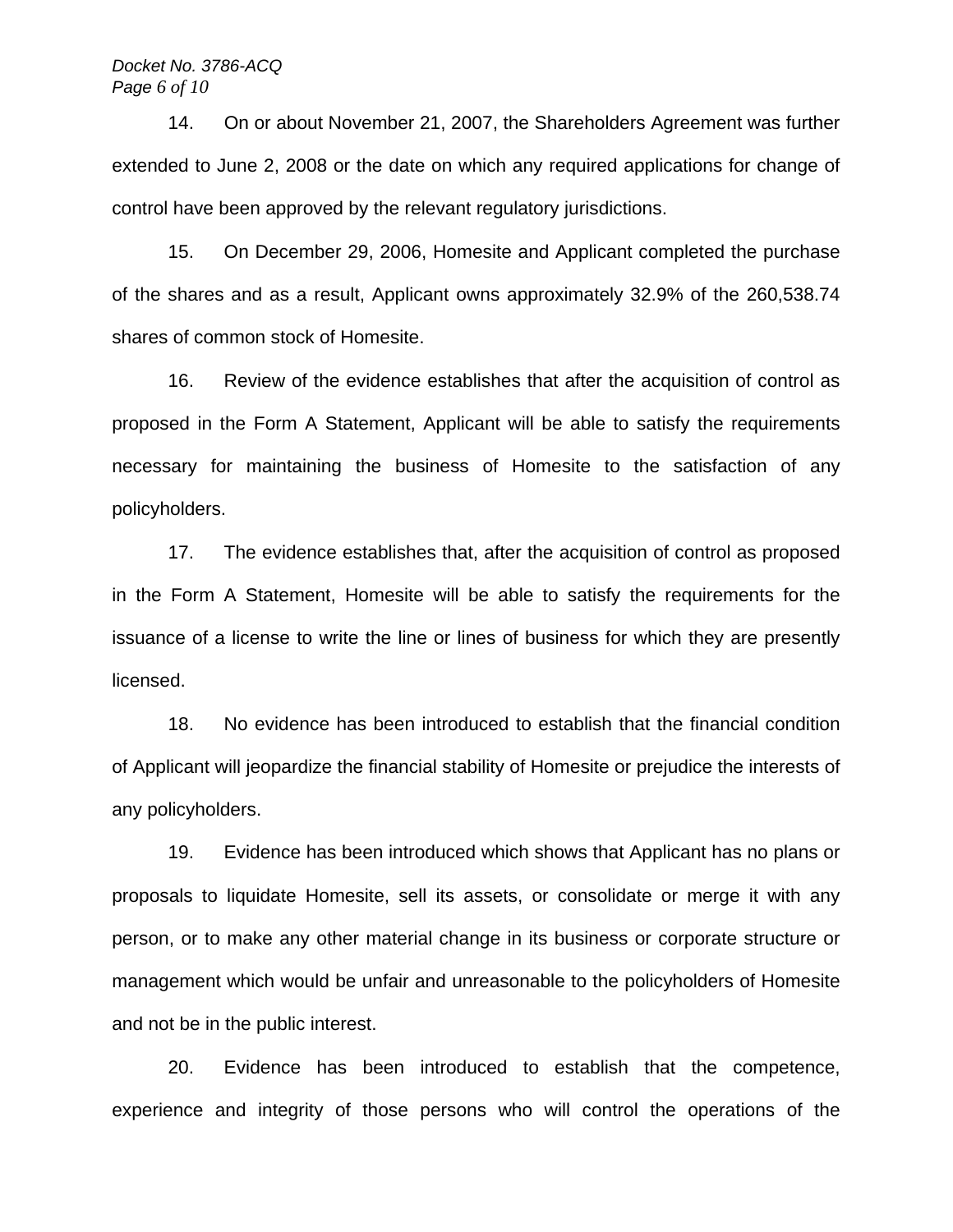#### *Docket No. 3786-ACQ Page 7 of 10*

Homesite after the acquisition are such that it will be in the interests of the policyholders of Homesite and of the public interest to permit the acquisition.

21. Evidence has been introduced to establish that Applicant's acquisition of Homesite will not be hazardous or prejudicial to the insurance-buying public.

22. The Form A Statement is in compliance with the provisions of the Kansas Insurance Holding Companies Act, K.S.A. 40-3301, *et seq*. and K.A.R. 40-1-28.

25. The evidence submitted supports approval of the proposed acquisition of control of Homesite by the Applicant, subject to certain conditions and requirements.

# **IT IS THEREFORE ORDERED BY THE COMMISSIONER OF INSURANCE THAT:**

 1. The application by Applicant to acquire control of Homesite Indemnity Company, a subsidiary of Homesite Group Incorporated, in the manner set forth in the Form A Statement and Exhibits attached thereto is hereby approved pursuant to K.S.A. 40-3304, provided that notice of either the expiration of the existing Shareholders Agreement or the signing of a new Shareholders Agreement, if applicable, is provided to this Department within thirty (30) days of such expiration or, if applicable, such signing.

2. The ultimate controlling person is Alleghany Insurance Holdings LLC.

3. The Commissioner of Insurance retains jurisdiction over the subject matter of this proceeding and over the parties for the purpose of entering such further order or orders as may be deemed proper.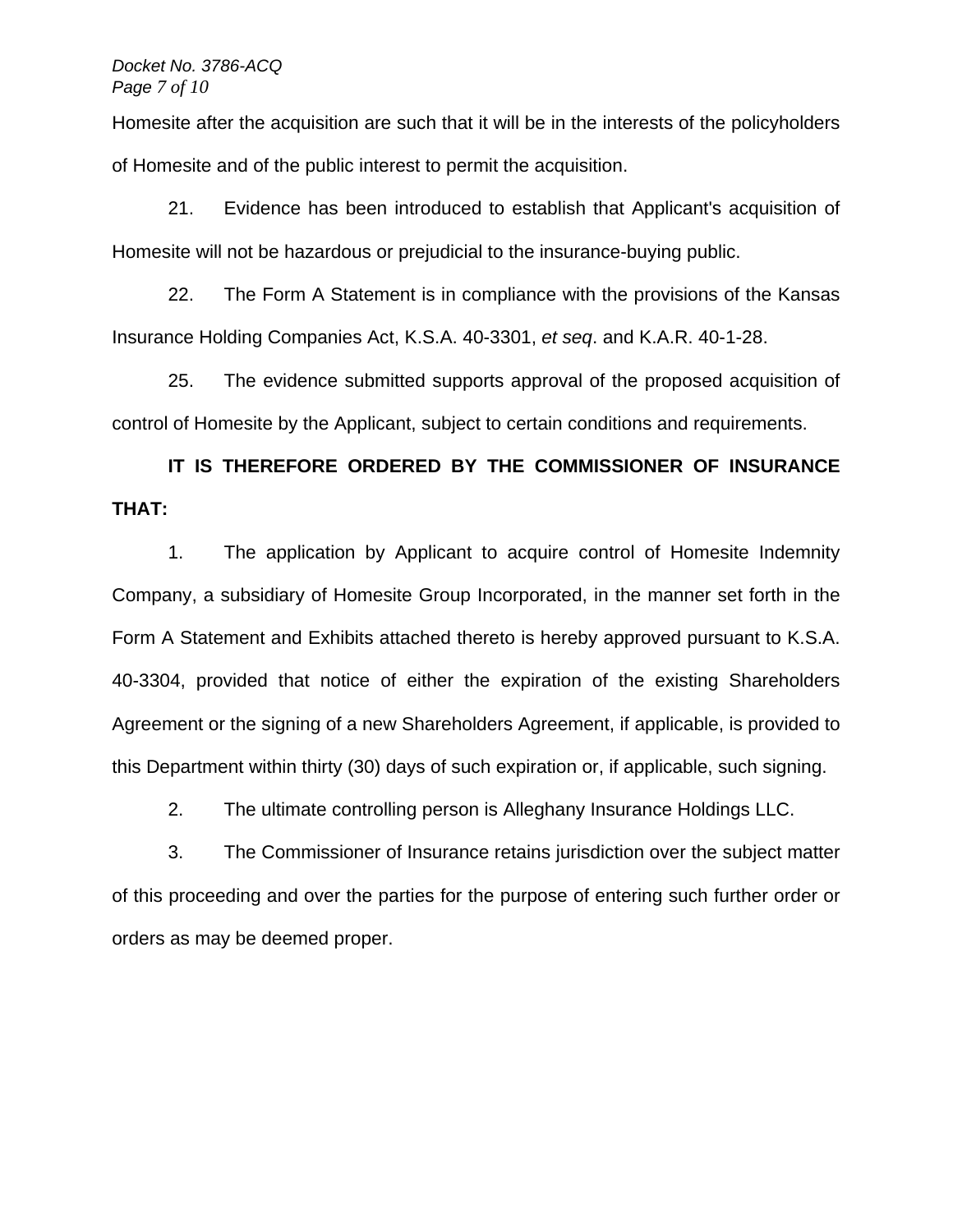*Docket No. 3786-ACQ Page 8 of 10*

## **Notice of Rights**

 Applicant is entitled to a hearing pursuant to K.S.A. 77-537, the Kansas Administrative Procedure Act. If the Applicant desires a hearing, they must file a written request for a hearing with:

> John W. Campbell, General Counsel Kansas Insurance Department 420 S.W. 9th Street Topeka, Kansas 66612.

 This request must be filed within fifteen (15) days from the date of service of this Order. If the Applicant requests a hearing, the Kansas Insurance Department will notify them of the time and place of the hearing and information on the procedures, right of representation, and other rights of parties relating to the conduct of the hearing, before commencement of same.

 If a hearing is not requested in the time and manner stated above, this Order shall become effective as a Final Order upon the expiration of time for requesting a hearing, pursuant to K.S.A. 77-613. In the event the Applicant files a petition for judicial review, pursuant to K.S.A. 77-613(e), the agency officer to be served on behalf of the Kansas Insurance Department is:

> John W. Campbell, General Counsel Kansas Insurance Department 420 S.W. 9<sup>th</sup> Street Topeka, Kansas 66612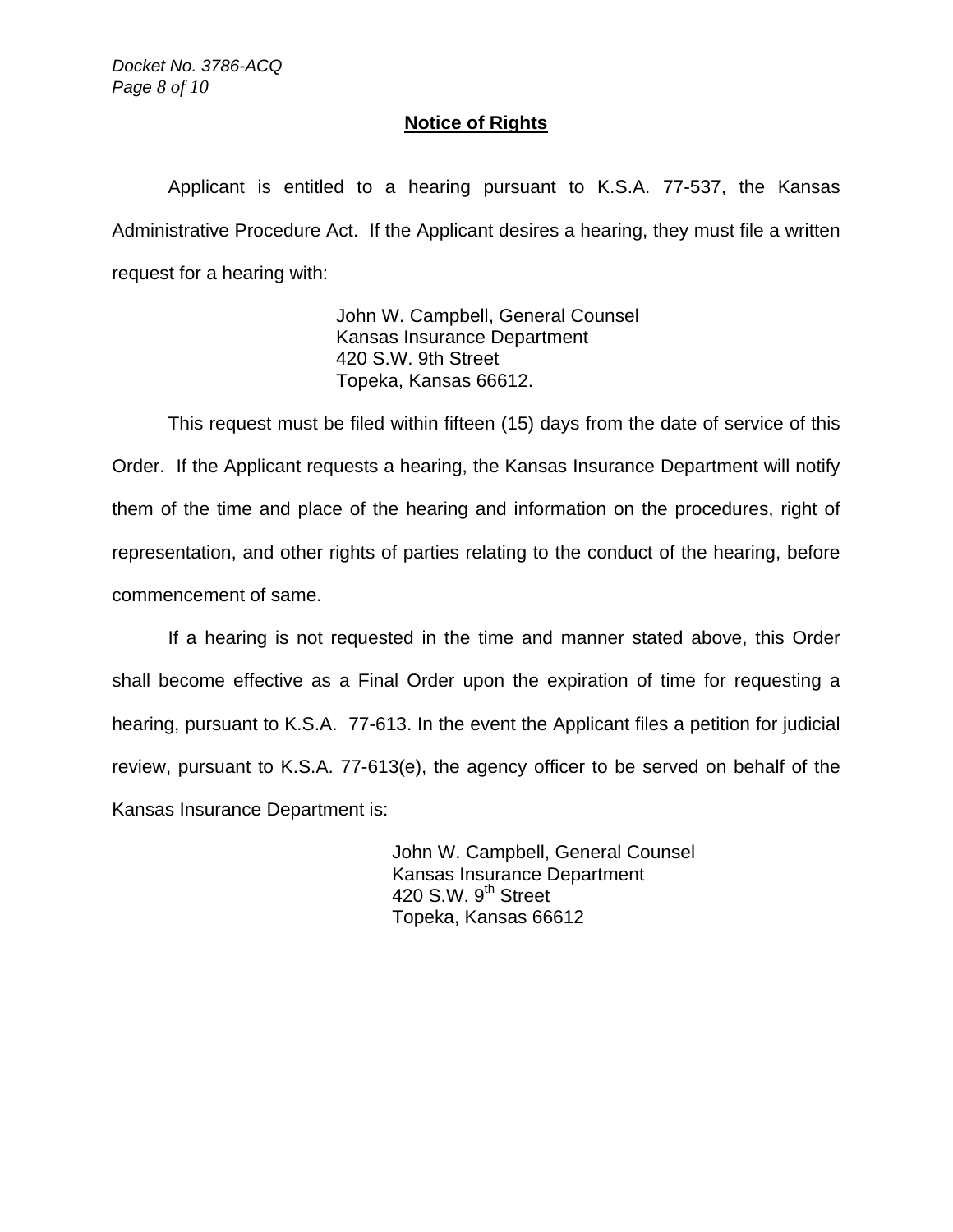# **IT IS SO ORDERED THIS \_28th\_ DAY OF FEBRUARY, 2008, IN THE CITY OF**

**TOPEKA, COUNTY OF SHAWNEE, STATE OF KANSAS.** 



\_/s/ Sandy Praeger\_\_\_\_\_\_\_\_\_\_\_\_\_\_\_\_\_ Sandy Praeger Commissioner of Insurance

 \_/s/ John W. Campbell\_\_\_\_\_\_\_\_\_\_\_\_\_\_\_ John W. Campbell General Counsel

Approved and Submitted by:

\_/s/ Deletria L. Nash\_\_\_\_\_\_\_\_\_\_\_\_\_\_ Deletria L. Nash Assistant General Counsel

## Certificate of Service

 I hereby certify that a true and correct copy of the foregoing Order was forwarded via first class mail, postage prepaid on the \_28th\_\_ day of \_\_\_February\_\_\_\_, 2008 to:

Aileen C. Meehan, Esq. Dewey & LeBoeuf LLP 1301 Avenue of the Americas New York, NY 10099  *Counsel for Applicant* 

Cynthia R. Shoss, Esq. Dewey & LeBoeuf LLP 125 West 55<sup>th</sup> Street New York, NY 10019  *Counsel for Applicant* 

Robert M. Hart, Esq. General Counsel Alleghany Insurance Holdings LLC 7 Times Square Tower, 17<sup>th</sup> Floor New York, NY 10036  *Counsel for Applicant*